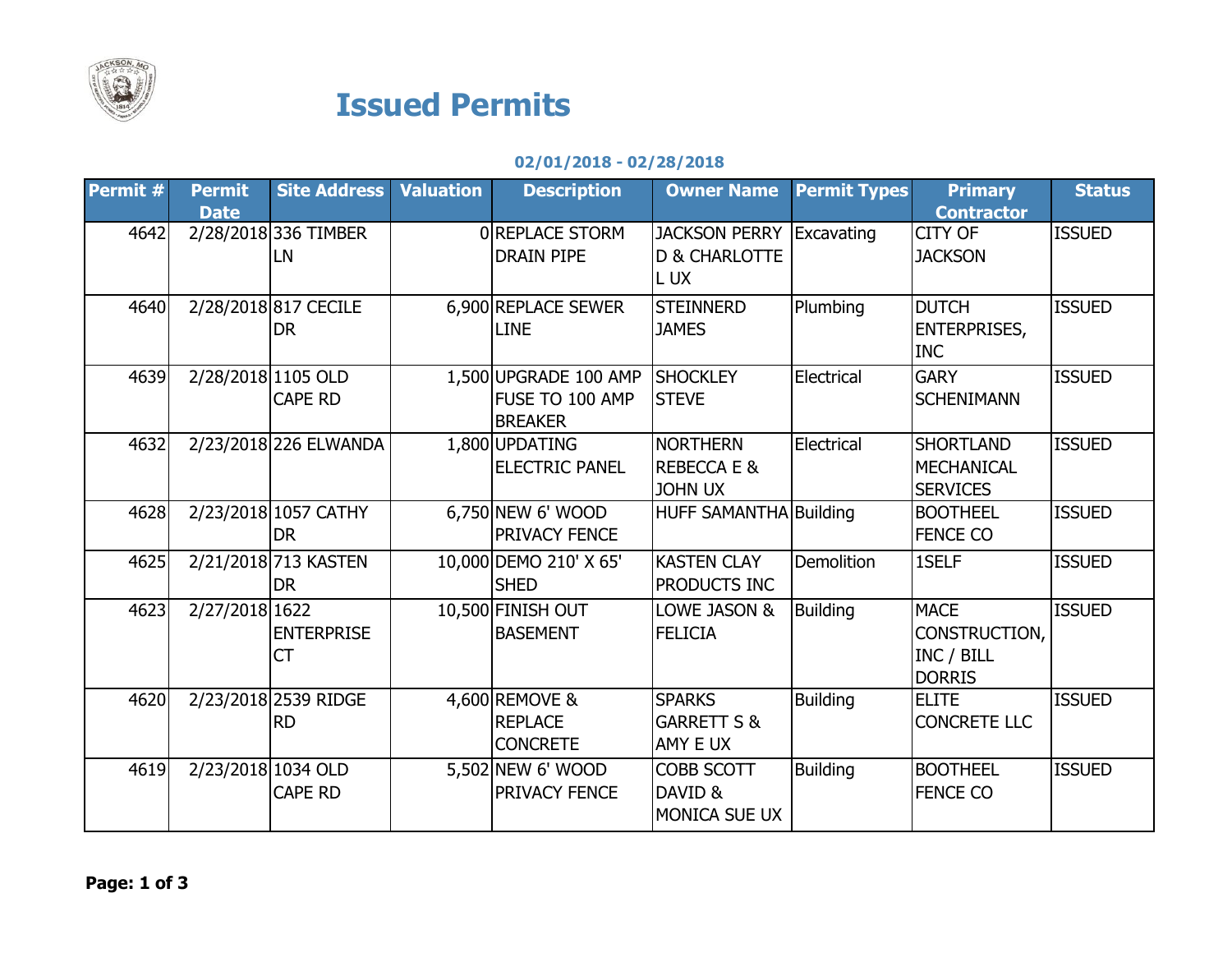| 4617 |               | 2/23/2018 611 GOODSON<br><b>DR</b>       | 2,000 CONVERT GARAGE<br><b>INTO A BEDROOM</b>                            | <b>BIRK CLAY A</b>                       | <b>Building</b>           | 1SELF                                                       | <b>ISSUED</b> |
|------|---------------|------------------------------------------|--------------------------------------------------------------------------|------------------------------------------|---------------------------|-------------------------------------------------------------|---------------|
| 4616 | 2/13/2018 506 | <b>WASHINGTON</b><br>ST <sub>E</sub>     | 13,000 FLOODPLAIN                                                        | COOP SERVICE<br><b>CENTER INC</b>        | Floodplain<br>Development |                                                             | <b>ISSUED</b> |
| 4610 | 2/8/2018 1118 | <b>BRANDOM ST</b>                        | 800 NEW WATER<br><b>SERVICE</b>                                          | POOLE JEFFREY                            | Plumbing                  | STITZ PLUMBING ISSUED<br><b>INC / DANNY</b><br><b>STITZ</b> |               |
| 4607 |               | 2/16/2018 5386 SANDY<br><b>BRAE LN</b>   | 148,160 NEW SING FAM RES RAMSEY BRANCH Building<br><b>ON SLAB</b>        | <b>LLC</b>                               |                           | <b>WREN HOMES,</b><br><b>LLC</b>                            | <b>ISSUED</b> |
| 4602 |               | 2/9/2018 1505 JACKSON<br><b>RIDGE DR</b> | 1,700 NEW FENCE                                                          | DOUGLAS DORIS Building                   |                           | 1SELF                                                       | <b>ISSUED</b> |
| 4601 |               | 2/23/2018 CITY PARK                      | 4,850 NEW FENCE<br><b>AROUND BALL</b><br>FIELD $#3$                      | <b>CITY OF</b><br><b>JACKSON</b>         | <b>Building</b>           | <b>WELKER FENCE</b><br><b>COMPANY</b>                       | <b>ISSUED</b> |
| 4596 | 2/21/2018 506 | <b>WASHINGTON</b><br><b>STE</b>          | 12,990 ADDING ONTO<br><b>EXISTING</b><br><b>BUILDING WITH A</b>          | <b>COOP SERVICE</b><br><b>CENTER INC</b> | <b>Building</b>           | <b>STOCKADE</b><br><b>CONSTRUCTION</b><br><b>INC</b>        | <b>ISSUED</b> |
| 4582 |               | 2/16/2018 506 SHAWNEE<br><b>BLVD S</b>   | 10,000 ADDITION TO<br><b>CARWASH</b>                                     | <b>KING BILL</b>                         | <b>Building</b>           | <b>KRANAWETTER</b><br><b>CONSTRUCTION</b><br>LLC, RALPH     | <b>ISSUED</b> |
| 4574 |               | 2/20/2018 CITY PARK                      | 68,195 REPLACEMENT<br><b>BRIDGE AT HUBBLE JACKSON</b><br><b>CREEK</b>    | <b>CITY OF</b>                           | <b>Building</b>           | <b>BROCKMILLER</b><br><b>CONSTRUCTION</b><br>CO             | <b>ISSUED</b> |
| 4568 |               | 2/5/2018 131 HIGH ST S                   | 10,000 COMMERCIAL<br><b>BASEMENT</b><br><b>REMODEL</b>                   | <b>HOBBS JOSEPH</b>                      | Building                  | 1SELF                                                       | <b>ISSUED</b> |
| 4564 |               | 2/1/2018 209 MAIN ST                     | 250,000 FOUNDATION AND<br>OTHER REPAIRS TO BENJAMIN ETAL<br><b>HOUSE</b> | <b>HARTSFIELD</b>                        | <b>Building</b>           | 1SELF                                                       | <b>ISSUED</b> |